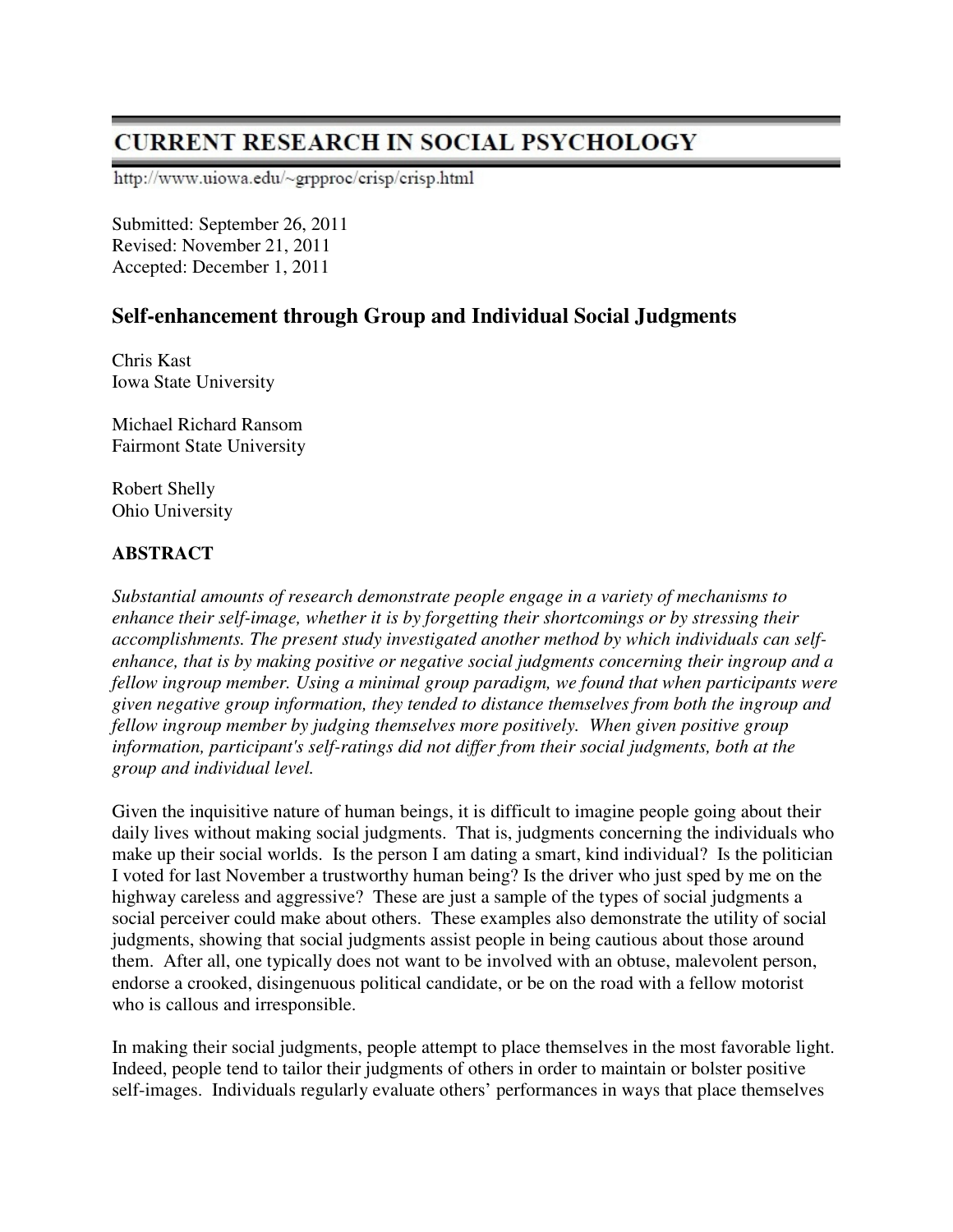in favorable lights (Dunning and Cohen 1992; Beauregard and Dunning 1998; Dunning et. al. 2003). For example, Beauregard and Dunning (1998) found that low-performing participants tended to rate high-, medium-, and low-performing targets fairly positively, thereby giving them leeway to judge themselves positively. High-performing individuals, in contrast, differentiated among high- medium-, and low-performing targets, judging the target individuals they outperformed fairly negatively. Consequently, high-performing participants were able to heighten the distinctiveness of their achievements.

The act of judging others is a well-documented action within the social psychology canon (Andersen and Ross 1984; Johnson and Boyd 1995; Monin and Norton 2003; Pronin et al. 2001). One literature in which social judgments are most pronounced is within the ingroup/outgroup paradigm. Research has typically shown people tend to favor ingroup members over outgroup members (Brewer 1979; Mullen, Brown and Smith 1992). For instance, participants allocate more money to ingroup members compared to outgroup members and evaluate members of their ingroup more favorably than outgroup members (Messick and Mackie 1989). However, recent studies demonstrate that under certain conditions, people judge ingroup members less favorably than outgroup members (Eidelman and Biernat 2003; Marques, Abrams, Paez, and Hogg 2001). One theory that intricately details the mechanisms of judging ingroups and outgroups, along with discussing the downstream effects of categorizing individuals in ingroups and outgroups is social identity theory (SIT).

Social identity theory focuses on discussing the nature and extent of the cognitive processes that occur during judgments of the ingroup/outgroup. These social arrangements are represented by belief structures individuals possess about the nature of inter-group relations and the best ways to achieve or maintain positive distinctiveness (i.e., that our group is better than their group). These structures have a number of different elements such as beliefs about the social status of one's group, beliefs about the stability of this status, its legitimacy, and the permeability of group boundaries (Hogg 2006). It is theorized that these belief structures are arranged in order to generate positive distinctiveness between groups. This arrangement has the result of the in-group being evaluated positively, and by virtue of being a group member the individual, resulting in increases in the integrity of the person's self-image and a boost to their self-esteem.

The presence of this boost to self-esteem created by achieving positive distinctiveness has been found to be limited by a variety of socio-structural, individual and interpersonal factors (Abrams and Hogg 1988). Of specific interest for this study are the socio-structural effects. Abrams and Hogg suggest that in contrast to the multiplicity of motives for intergroup discrimination seen in real social groups, minimal groups used in the majority of research on social identity theory processes can only supply an increase in self-esteem to the participant. These minimal groups generated through arbitrary sorting on the part of the researcher have no preexisting stable structural relationships to one another. Subsequently, the argument could be made that in these cases the participants would exhibit low group identification, and would possibly pursue strategies other than those theorized by social identity theory when it more greatly benefits their self-esteem. McGarty (2001) in the past has been very direct in his assertion that the link between in-group bias and group membership is a function of identification and not a main effect as is suggested in some interpretations of social identity theory (Mummendey, Klink, and Brown 2001).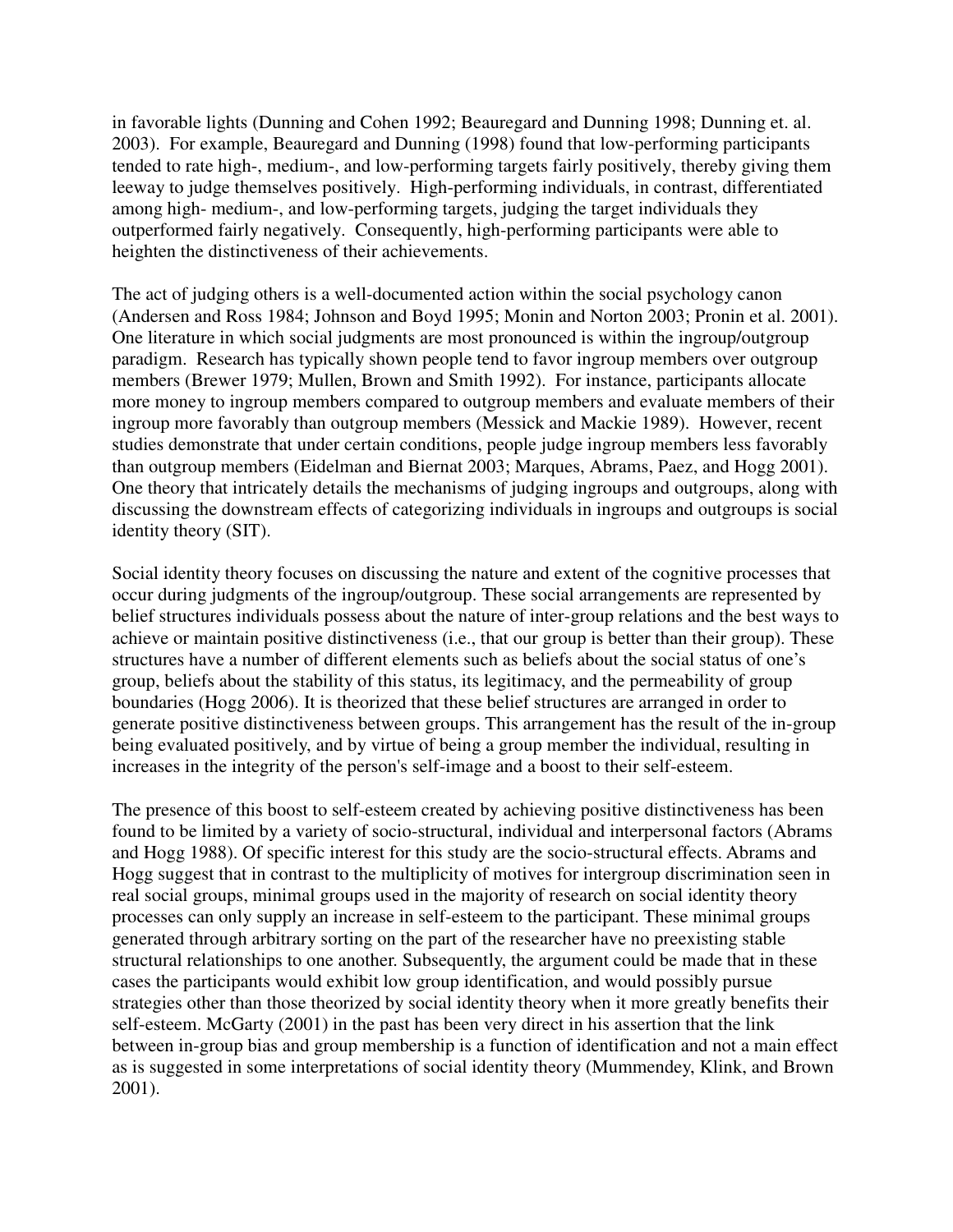Group identification can be understood as the degree to which the in-group is included in the self (Troop and Wright 2001). Minimal groups present situations that bring little of the participant's social world with them. Subsequently, participants would have little reason to include them in their conception of self. In situations where these groups have positive connotations there is little cost to accepting the boosts to self-esteem that they bring. In contrast, in situations where these groups are construed as negative the participant has been shown to seek group mobility and distance themselves from them (Cadinu and Cerchioni 2001; Ellemers, Spears, and Doosje 1997). This suggests that individuals are motivated to embrace low identification groups only when it is beneficial to their self-esteem.

The present study seeks to explore this hypothesis. We examine whether peoples' judgments will vary depending upon whether negative and positive traits are associated with the group as a whole or a fictional past group member. This leads us to a series of hypotheses. First, we hypothesize that in situations in which participants are presented negative group information they will attempt to dissociate themselves from the group. In this first scenario the positive distinctiveness provided by the group does not outweigh the negative stigma it represents and presents them with little benefit to self esteem, and we propose they will seek to engage in disidentification from the group. Next, we expect that when presented with negative individual information, participants will identify with the group and exclude the individual by giving the individual lower ratings. Here it is still possible by excluding the black sheep to retain some of the benefit of positive distinctiveness that group membership offers. Finally, in the positive conditions, we hypothesize that little difference will exist between the ratings of the group, the past participant, and self, and no exclusion or disidentification judgments are expected.

## **METHODS**

Participants were drawn from the student pool at a large Mid Western University. Eighty undergraduate students completed the experiment in return for partial course credit. The study used a ten point scale to record participant ratings of self, group, and a past participant on select personality traits. A short lead in was presented which gave fictional information about the performance of either the group as a whole or a fictional past participant on measures of creativity, messiness, impulsivity, narrow-mindedness, likeability, and competence. Participants were also asked to judge how similar to themselves they saw both the group and the past participants. Participants either received information that scores were high on the positive traits and low on the negative traits or the reverse. Overall, this created four conditions where the participant was judging either a positive or a negative in-group and in-group member after having received information about the group as a whole or a fictional past participant.

#### Procedure

Utilizing a Klee and Kandinsky minimal group paradigm, participants were asked to indicate their preference between two paintings over the course of thirteen trials. Once completed responses were collected and taken out of the room to be "scored". All participants were then privately informed that they expressed a preference for Klee and were subsequently given either positive or negative information about Klee lovers as a group or a fictional past participant who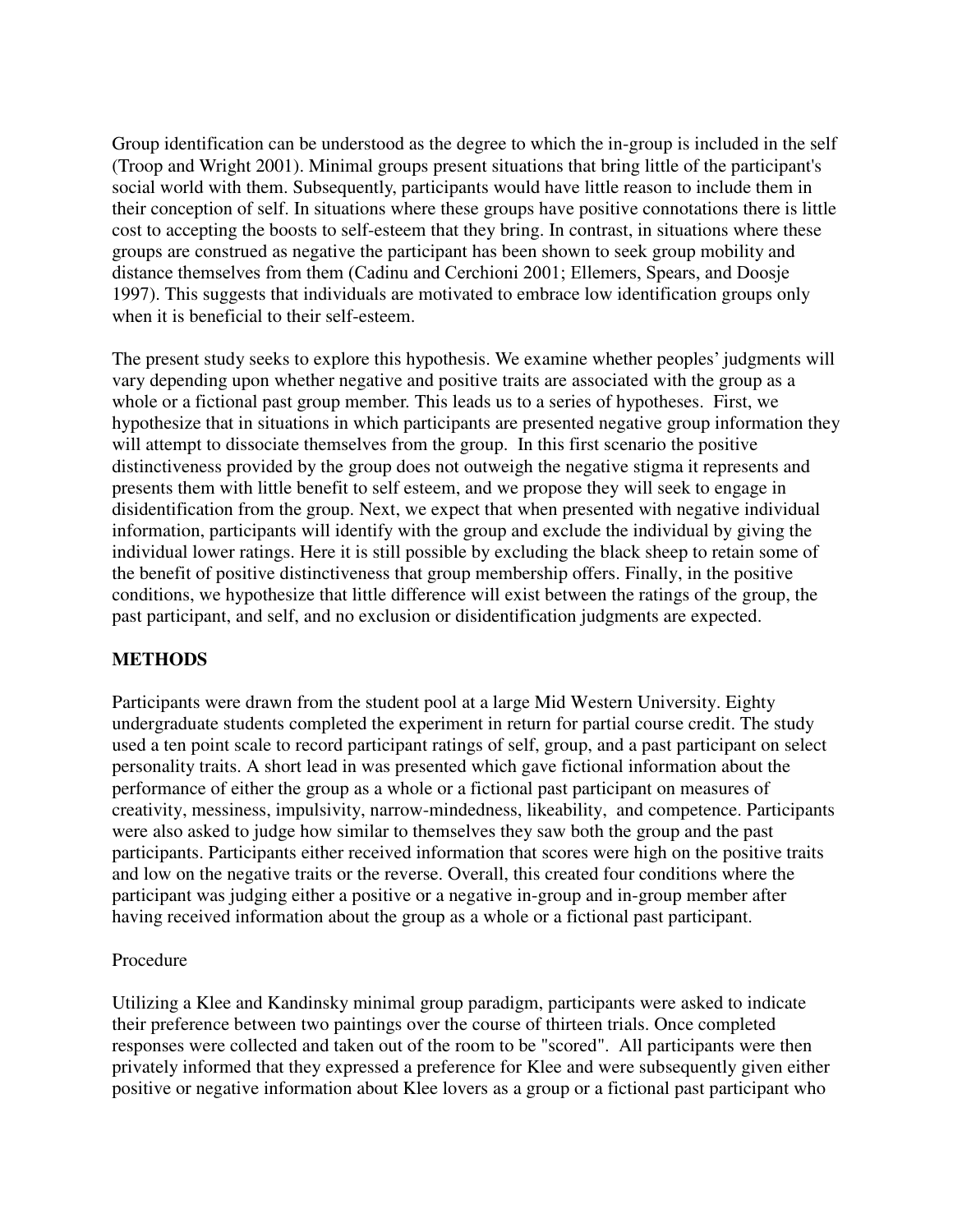also expressed a preference for Klee artwork. A brief introductory paragraph informed the student that either a single student or group of students had completed the same picture task in a similar study the previous quarter, and had given consent for their results to be shared. Next, they were informed that the previous experiment had also included measures of personality, and a summary of the results were presented below. Participants were then asked to make judgments about Klee lovers as a whole, a fictional past participant possessing a gender neutral name, and themselves.

## **RESULTS**

Difference scores were constructed from the raw data to indicate the relative similarity between ratings of group versus self and group versus past participant. The data were then structured by the format of presentation, either group or past participant, and the valence of the information. This allows us to test the participants' unique responses in each of the test conditions. This is necessary since significant main effects for the two dependent variables are not clear enough to test our hypotheses. As an example the means and standard deviations of the trait creativity are presented in Table 1. Significant results are identified by an asterisk.

|                    | Group  | Past        | Self   | Difference | Difference |
|--------------------|--------|-------------|--------|------------|------------|
|                    |        | Participant |        | Score GP   | Score GS   |
| Group -            | 3.80   | 4.28        | 6.95   | $-0.56$    | $-3.15*$   |
|                    | (2.33) | (2.52)      | (1.57) | (1.50)     | (2.64)     |
| Past Participant - | 6.47   | 4.39        | 6.95   | $2.06*$    | $-0.47$    |
|                    | (1.71) | (2.28)      | (1.72) | (2.69)     | (1.47)     |
| $Group+$           | 8.25   | 7.58        | 7.70   | 0.63       | 0.55       |
|                    | (1.29) | (1.64)      | (1.66) | (1.50)     | (1.39)     |
| Past Participant + | 8.57   | 8.11        | 7.48   | 0.37       | $1.10*$    |
|                    | (0.93) | (1.05)      | (1.66) | (1.12)     | (1.64)     |

Table 1. Means and standard deviations of trait Creativity

Next, one-sample T-Tests were conducted comparing the difference scores to a test value of zero. The goal being to determine in what situations the ratings between group and self or past participant were functionally equivalent to one another. Once again we propose that when presented with a negative group the participant will seek to engage in group mobility through disidentification, while when presented with a negative past participant they will employ target derogation. Results support the specified hypothesis for three of the six traits (creativity, narrowmindedness, and competence with impulsivity being marginal). For the remaining traits, messiness and likeability, participants failed to display the predicted pattern. For messiness they distanced themselves from the group in the group conditions, but failed to identify in the past participant condition. Conversely, for likeability they distanced themselves but not the past participant in the group conditions, but distanced both themselves and the past participant in the past participant condition. Further examination of mean values in this case indicated that participants were rating themselves as significantly more likeable than the group, and rating the group as significantly more likeable than the past participant. This trend might suggest that in certain cases individuals both derogate an outlier and enhance themselves in relation to the group.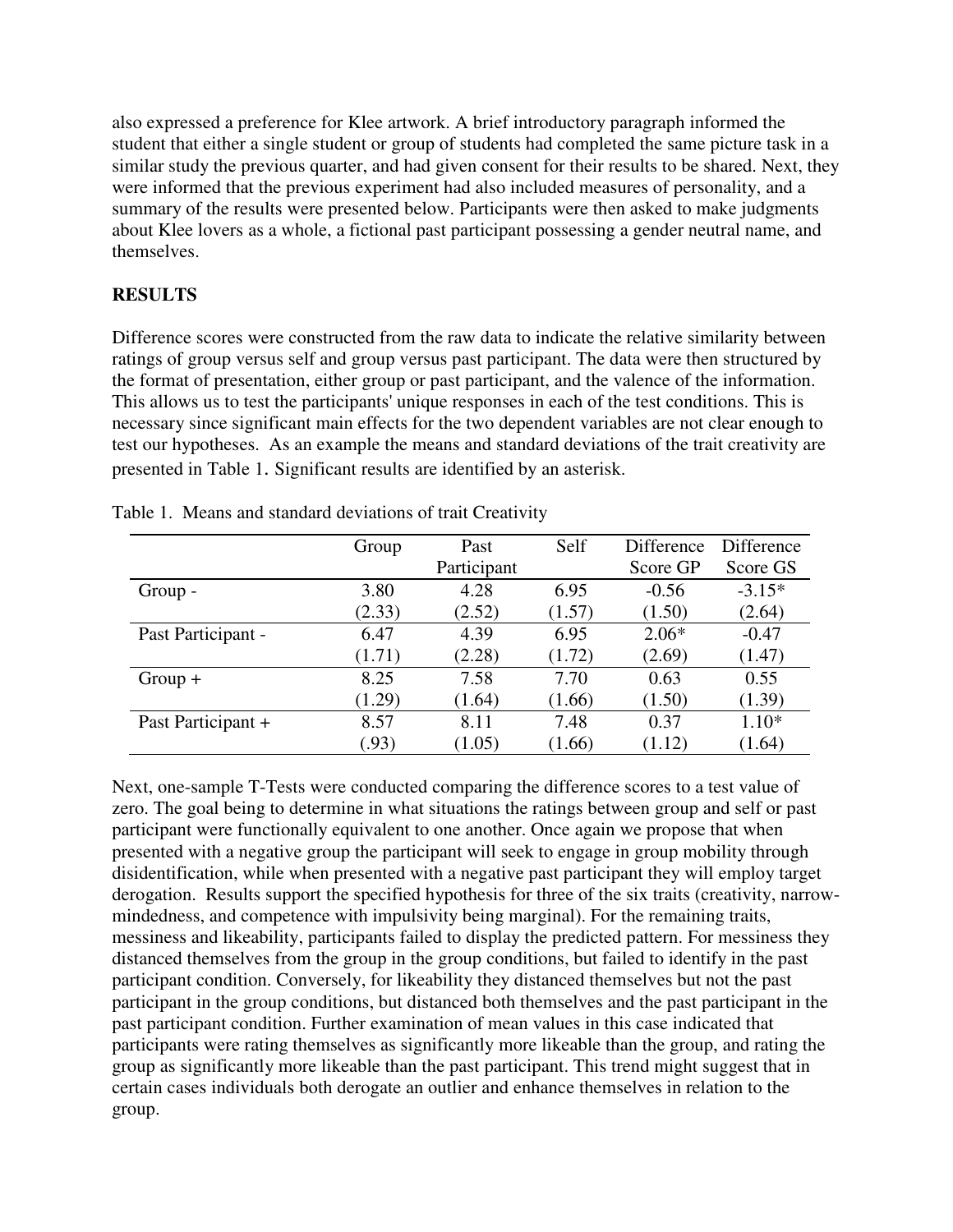Results in the positive information conditions mostly supported our hypothesis. For three of the traits messiness, narrow-mindedness, and competence there were no significant differences between the group and either the self or past participant in either the group or past participant conditions. Interestingly, for two of the traits creativity and impulsivity participants judged themselves in a less positive way versus the group when presented with a positive past participant. In other words they judged themselves as being less creative and more impulsive. Finally, when rating likeability they indicated no significant difference between self and the group in the group conditions, but rated the past participant as significantly less likable.

Overall, there is moderate evidence to support both of our hypotheses. In all of these cases mean differences ranged from one to as much as four points suggesting that these differences are not just statistically significant but also of practical significance.

#### **DISCUSSION**

Social identity theory asserts that individuals are motivated to maintain positive distinctiveness between the groups that they belong to and others, and that accomplishing this leads to a boost to positive self perceptions. This study has sought to continue to explore this complex process. First, rather than use a single indicator of group judgments we have sought to include a variety of both positive and negative traits to determine unique effects. Further research is necessary, but some evidence does exist to indicate that individuals might display the effects theorized in social identity theory differently depending on what specific factor they are asked to judge. Regardless, the primary point of the current study has been to expand on the idea that certain behavior like those found in studies of black sheep effects are geared toward individual enhancement rather than group protection.

Overall, results suggest that when participants are given negative group information they attempt to distance themselves from both the group and the past participant by judging themselves more positively. Conversely, when given negative individual information, participants attempt to exclude the past participant from the group by judging themselves and the group more positively than the fictitious group member. Consistent with Eidelman and Biernat (2003) we do not propose that we are unique in proposing that individuals may distance themselves from negative group memberships. This conclusion was clearly presented in work by Tajfel (1978). Instead, we seek to expand on the conclusion drawn by Eidelman and Biernat (2003) that in the same way that an individual will engage in target derogation to maintain positive self perceptions from group membership they will when this isn't possible attempt to engage in group mobility to maintain a positive self-image. We propose that both target derogation and group mobility are strategies designed to maximize positive self perceptions. When groups are positive little work on the part of the individual is necessary to enjoy the boost to self esteem that positive distinctiveness brings. Similarly, when a single group member is performing poorly target derogation serves to distance that member from both the self and group allowing the individual to enjoy the benefits of membership relatively unimpeded. In contrast, when the group itself is tainted little personal benefit can be obtained by identifying with it, and the individual then engages in group mobility to maintain a positive self-image. People engage in both selfenhancement and self-protection in order to feel good about themselves. However, there are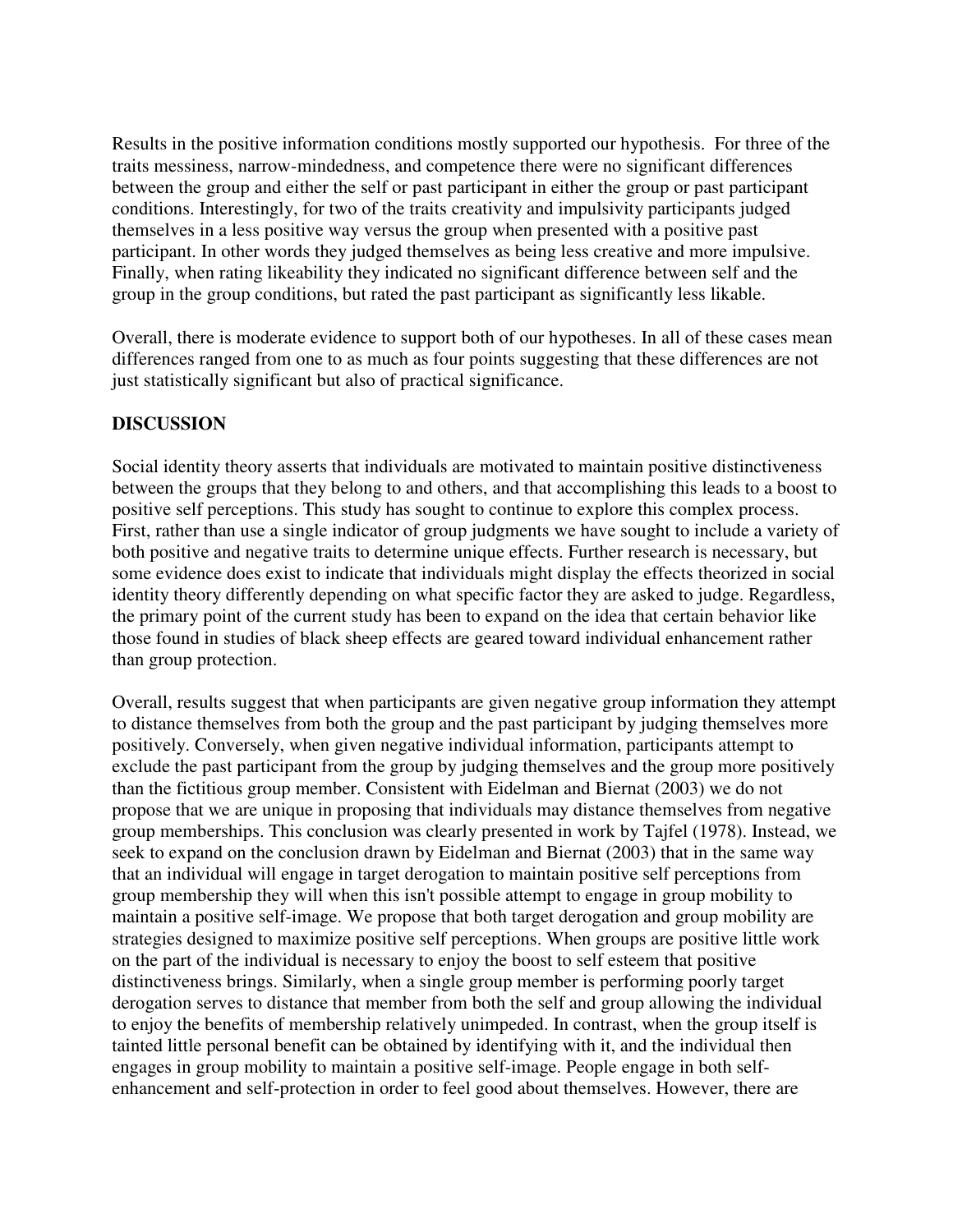distinctions between the two mechanisms. Self-enhancement is routinely utilized to regulate the positivity of one's self-concept, maximizing self-views. However, self-protection strategies, including group mobility, are employed to respond to threats to one's self-concept (Hepper, Gramzow, and Sedikides 2010)

Abrams and Hogg (1988) proposed some time ago that groups that individuals poorly identify with are useful only as long as they bolster self esteem. Regardless, numerous studies still make use of this type of design. The results of the current study lend more support to Abrams and Hogg's assertion, while again demonstrating the significant lengths that individuals will go to before seeking to abandon even these groups. Future research is necessary to expand on these ideas by exploring the relationship between group identification and the self enhancement motive. It is reasonable to theorize that real social groups that engender high identification from their members would result in individuals displaying much different results on tests of social identity processes than those found in research based on minimal group designs. For example, in situations where group mobility isn't available target derogation might be more extreme due to it being the only option to maintain positive self perceptions. While accessibility is important in research design, answers to these types of questions can only be found with a more textured conception of the group based in real world distinctions.

## **REFERENCES**

Abrams, Dominic, and Michael A. Hogg. 1988. "Comments on the motivational status of selfesteem in social identity and intergroup discrimination." *European Journal of Social Psychology* 18(4):317-334.

Andersen, Susan M., and Lee Ross. 1984. "Self-Knowledge and Social Inference: I. The Impact of Cognitive/Affective and Behavioral Data." *Journal of Personality & Social Psychology* 46(2):280-293.

Beauregard, K. S, and D. Dunning. 1998. "Turning up the contrast: Self-enhancement motives prompt egocentric contrast effects in social judgments." *Journal of Personality and Social Psychology* 74(3):606.

Brewer, M. B. 1979. "In-group bias in the minimal intergroup situation: A cognitivemotivational analysis." *Psychological Bulletin* 86(2):307.

Cadinu, M. R, and M. Cerchioni. 2001. "Compensatory biases after ingroup threat:'yeah, but we have a good personality'." *European Journal of Social Psychology* 31(4):353-367.

Dunning, D., K. Johnson, J. Ehrlinger, and J. Kruger. 2003. "Why people fail to recognize their own incompetence." *Current Directions in Psychological Science* 12(3):83.

Dunning, D., and G. L Cohen. 1992. "Egocentric definitions of traits and abilities in social judgment." *Journal of Personality and Social Psychology* 63(3):341.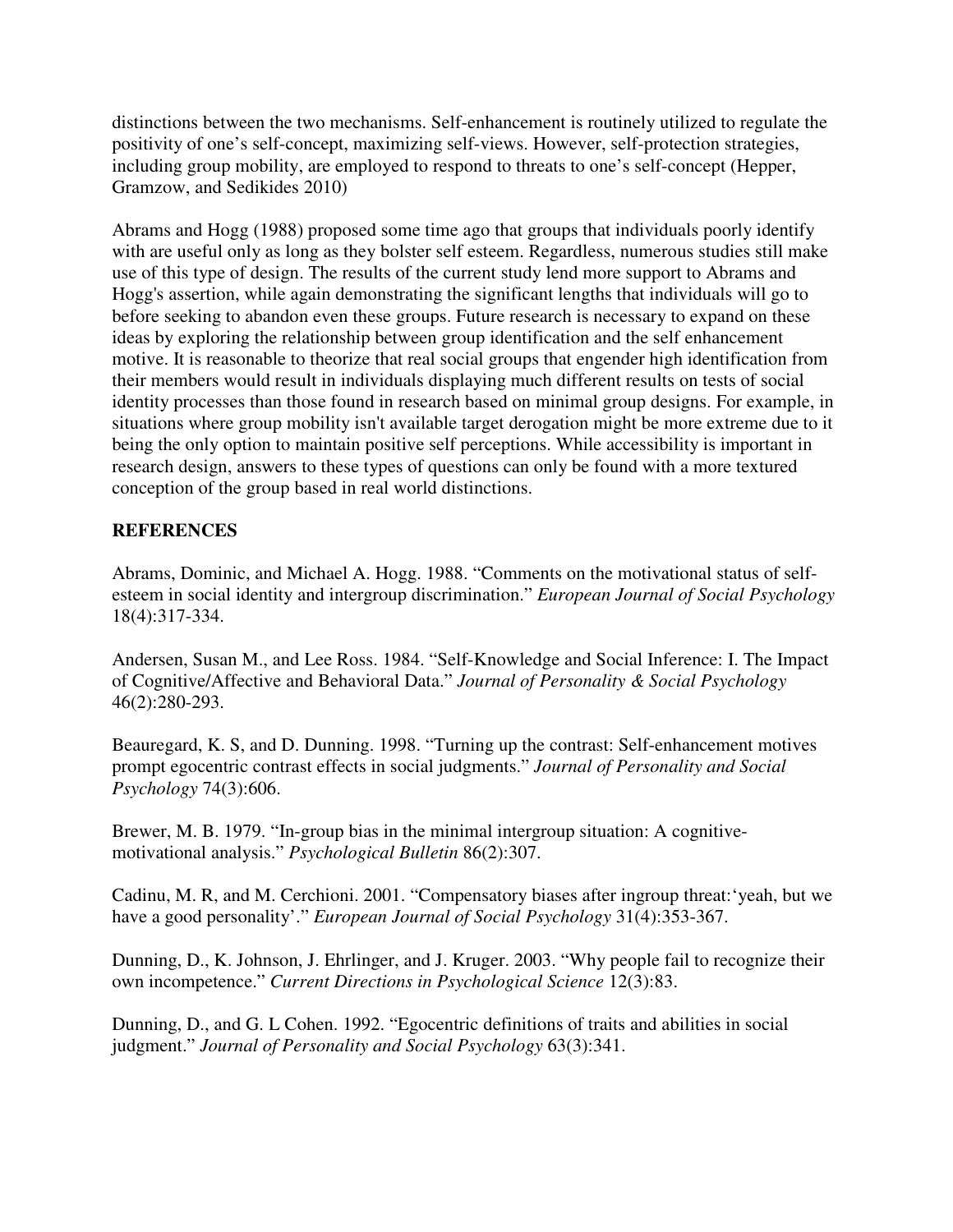Eidelman, S., and M. Biernat. 2003. "Derogating black sheep: Individual or group protection?" *Journal of Experimental Social Psychology* 39(6):602-609.

Ellemers, N., R. Spears, and B. Doosje. 1997. "Sticking together of falling apart: In-group identification as a psychological determinant of group commitment versus individual mobility." *Journal of Personality and Social Psychology* 72(3):617.

Hepper, Erica G., Richard H. Gramzow, and Constantine Sedikidies. 2010. "Individual differences in Self-Enhancement and Self-Protection Strategies: An Integrative Analysis." *Journal of Personality.* 78(2):781-814.

Hogg, Michael. 2006. "Social identity theory." Pp. 111-136 in *Contemporary social psychological theories*. palo alto, CA: Stanford University Press.

Johnson, J. T, and K. R Boyd. 1995. "Dispositional Traits Versus the Content of Experience: Actor/Observer Differences in Judgments of the' Authentic Self'." *Personality and Social Psychology Bulletin* 21(4):375.

Khan, Saera, and Alan J. Lambert. 1998. "Ingroup Favoritism Versus Black Sheep Effects in Observations of Informal Conversations." *Basic & Applied Social Psychology* 20(4):263-269.

Marques, J., D. Abrams, and R. G Serodio. 2001. "Being better by being right: Subjective group dynamics and derogation of in-group deviants when generic norms are undermined." *Journal of Personality and Social Psychology* 81(3):436.

Messick, D. M, and D. M Mackie. 1989. "Intergroup relations." *Annual review of psychology* 40(1):45-81.

McGarty, C. 2001. "Social Identity Theory does not maintain that identification produces bias, and Self categorization Theory does not maintain that salience is identification: Two comments on Mummendey, Klink and Brown." *British Journal of Social Psychology* 40(2):173-176.

Monin, B., and M. I Norton. 2003. "Perceptions of a fluid consensus: Uniqueness bias, false consensus, false polarization, and pluralistic ignorance in a water conservation crisis." *Personality and Social Psychology Bulletin* 29(5):559.

Mullen, B., R. Brown, and C. Smith. 1992. "Ingroup bias as a function of salience, relevance, and status: An integration." *European Journal of Social Psychology* 22(2):103-122.

Mummendey, Amelie, Andreas Klink, and Rupert Brown. 2001. "Nationalism and patriotism: National identification and out-group rejection." *British Journal of Social Psychology* 40(2):159.

Pronin, E., J. Kruger, K. Savtisky, and L. Ross. 2001. "You don't know me, but I know you: The illusion of asymmetric insight." *Journal of Personality and Social Psychology* 81(4):639.

Tajfel, H. 1978. *Differentiation between social groups*. Academic Press New York.